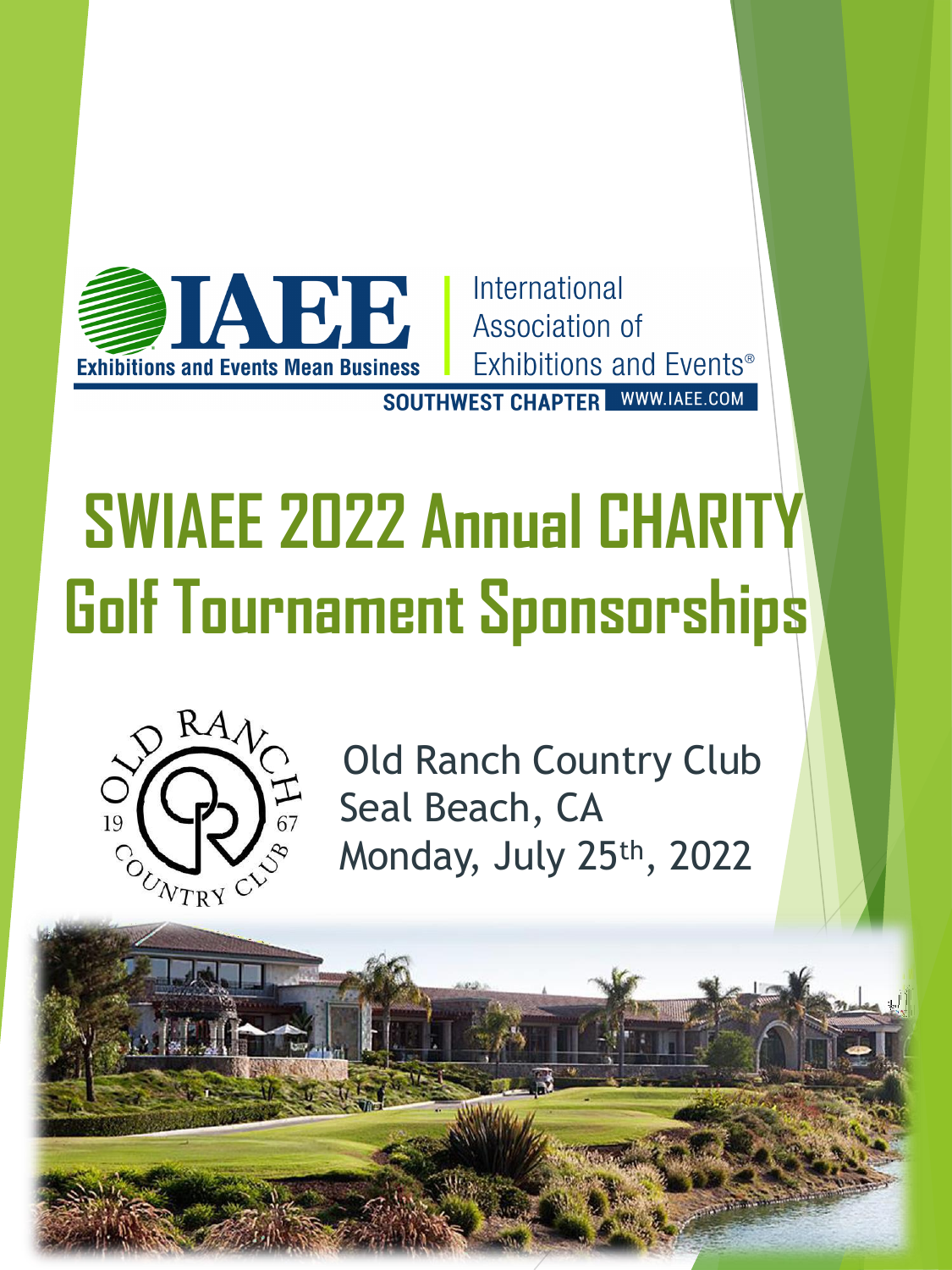## **GREEN JACKET SPONSORS**

- **Happy Hour/Reception Sponsor** \$7500 (exclusive) 2 drinks per golfer, passed hors d'oeurves - **SOLD**
- **Lunch Sponsor** \$3500 (exclusive) or \$1750 (shared, foursome not included) - Boxed lunch on the carts - **SOLD**
- **Signage** \$3000 (exclusive)
- **Exhibition Industry Sponsors** who spend more than \$3000, not including foursomes
- **Non-Endemic Sponsors** who spend more than \$3000, not including foursomes

#### **Online Recognition:**

- Logo and link on all Golf Tournament related emails
- Logo and link indicating Green Jacket Sponsorship on the SWIAEE website and event page
- Recognition as Green Jacket sponsor on all SWIAEE social media platforms
- One foursome (value \$1000)

#### **On-Site Recognition:**

- Logos included on *Thank You Sponsors* meter boards (2)
- Individual sign by your hole (for contests)
- Sign on the tee boxes (for individual holes)
- Company logo included on *Thank Your Sponsors* emails– one pre-event, one post-event
- Recognition at Reception

**SWIAEE Annual Charity Golf Tournament raises money for the California California Family Life Center (CFLCkids.org) and the SWIAEE Chapter. Family Life Center (CFLCkids.org) and the SWIAEE Chapter.**